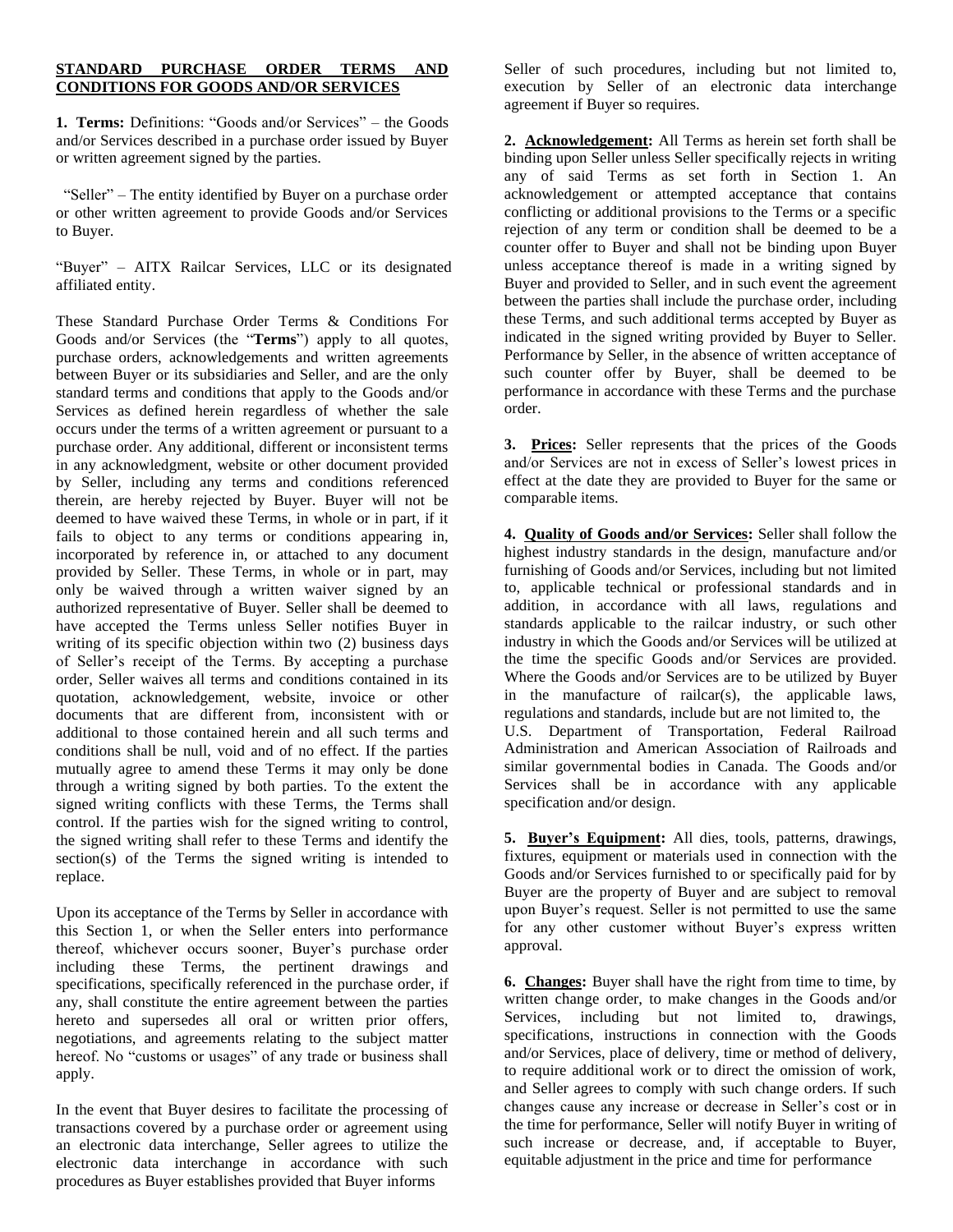will be made and the order will be modified in a writing signed by Buyer accordingly; provided that any claim for increase in price or time shall be asserted by Seller within thirty days after the change is ordered. No change to the Goods and/or Services whatsoever shall be made except upon written change order signed by Buyer and issued by Buyer's Purchasing Department.

Buyer's employees, including but not limited to, Buyer's engineering and technical personnel, may exchange information with Seller's personnel. Any such exchange is understood not to affect the Goods and/or Services, or to change the price for the Goods and/or Services, unless first authorized by Buyer's Purchasing Department in a writing signed by Buyer.

**7. Seller Representations and Warranties:** Seller represents and warrants that: (a) Seller owns all rights, title and interests in the Goods and/or Services and has the legal authority to sell, license or otherwise transfer the right to use or sell such items to Buyer; (b) the Goods and/ Services are of good and merchantable quality and free from defects in design, material, and workmanship, meet the standard of quality set forth in Section 4 herein, are safe and conform to applicable specifications, drawings, samples, descriptions, and associated documentation provided to Buyer in writing; (c) the Goods and/or Services, and the production and sale thereof, and all warranties, guarantees, representations by Seller made or authorized to be made in connection therewith are in all respects in compliance with all applicable international (including applicable import and export regulations), federal, state, local laws, statutes, standards, rules, and regulations, including but not limited to, if applicable, laws, statutes, standards rules and regulations of the U.S. Department of Transportation, Federal Railroad Administration, Association of American Railroads, and similar governmental bodies in Canada; (e) the Goods and/or Services are fit for the use intended; (f) in the case of a purchase of Services, Seller shall provide all work in a safe, proper and workmanlike manner, and any equipment used in the performance of Services shall be in good and safe working condition, and shall be fit for its intended use with respect to the Buyer; and (g) neither the Goods and/or Services, nor their sale or use will infringe any United States or foreign letters patents, trademarks, copyrights, trade secrets, or similar intellectual property rights of any third party. The foregoing warranties shall survive inspection and acceptance by Buyer. If the terms of any warranty are not met, Seller shall, at Buyer's option, either (i) promptly repair or replace the defective Goods and/or Services at the Seller's cost, or (ii) issue a full refund (including shipping and any other expenses incurred by Buyer). If Seller does not replace rejected Goods or Services within a reasonable time, Buyer may purchase substitute goods or services elsewhere. If the cost of purchasing such substitute goods or services exceeds the price stated in the order, then Seller shall pay the difference to Buyer. This payment shall not prejudice any other rights Buyer may have against Seller. NONE OF THE REMEDIES AVAILABLE TO BUYER FOR THE BREACH OF ANY OF THE WARRANTIES SET FORTH HEREIN MAY BE LIMITED EXCEPT TO THE EXTENT AND IN THE MANNER AGREED UPON BY BUYER IN A SEPARATE SIGNED AGREEMENT

## SPECIFICALLY DESIGNATING SUCH LIMITATION AND SIGNED BY AN AUTHORIZED REPRESENTATIVE OF BUYER.

Seller must provide Safety Data Sheets (SDS) for products as required by law. All provisions and remedies of the Uniform Commercial Code relating to both implied and expressed warranties are herewith referred to and made a part of the order.

Seller may not negate, exclude, limit or modify and warranty otherwise available to Buyer under this section. Any attempts to do so are ineffective and shall not in any way bind Buyer.

**8. Cancellation Due To Default or Breach By Seller:** Buyer reserves the right to cancel all or any part of the undelivered portion of Goods and/or Services if Seller fails to properly perform in accordance with or otherwise meet, any of the Terms, or if Seller breaches any of the terms hereof, or in the event of insolvency of Seller, filing by or against Seller any petition in bankruptcy, appointment of receiver or trustee for Seller, the execution by Seller of an assignment for the benefit of creditors, or discontinuance of business by Seller. Such cancellation shall not constitute a waiver of any of Buyer's rights for damages arising from such default.

In the event of any such cancellation, in addition to any other rights Buyer may have in law or in equity, Buyer shall have the following rights: (i) to refuse to accept delivery of the Goods or performance of the Services; (ii) within one (1) year of delivery of the Goods, to return to Seller at Seller's expense any Goods already delivered and, at Buyer's option, either recover all payments made therefore and expenses incident thereto or, at Seller's expense, to receive replacement therefore, except that the rights set forth in this subsection (ii) shall not be available upon cancellation by Buyer because of the occurrence, alone, of any of the events set forth in the preceding sentence above; (iii) to recover any advance payments to Seller for undelivered or returned Goods and/or Services not fully performed; and (iv) to purchase replacement Goods and/or Services elsewhere and charge Seller with any loss incurred as a result thereof. Seller's right to return Goods is not affected by any assignment by Seller of monies due or to become due hereunder.

**9. For Work on Purchaser's or its Customer's Premises:**  If Seller's Goods and/or Services involve operations by Seller within or about the premises of Buyer or third parties, Seller shall take all necessary precautions to prevent accident or injury to employees, contractors, persons, or property on, adjacent to or about the work area and abide by safety rules and regulations of Buyer or such third party during the progress of such work and shall indemnify Buyer against all loss which may result in any way from any act or omission of the Seller, its agents, employees or subcontractors, and Seller.

**10. Delivery/Performance:** Time is of the essence with respect to delivery of Goods or performance of Services listed in the purchase order. Seller must immediately advise Buyer if any Goods or Services cannot be shipped, delivered, and/or performed as ordered by the stated date. Buyer reserves the right to cancel the order or any portion thereof if shipment is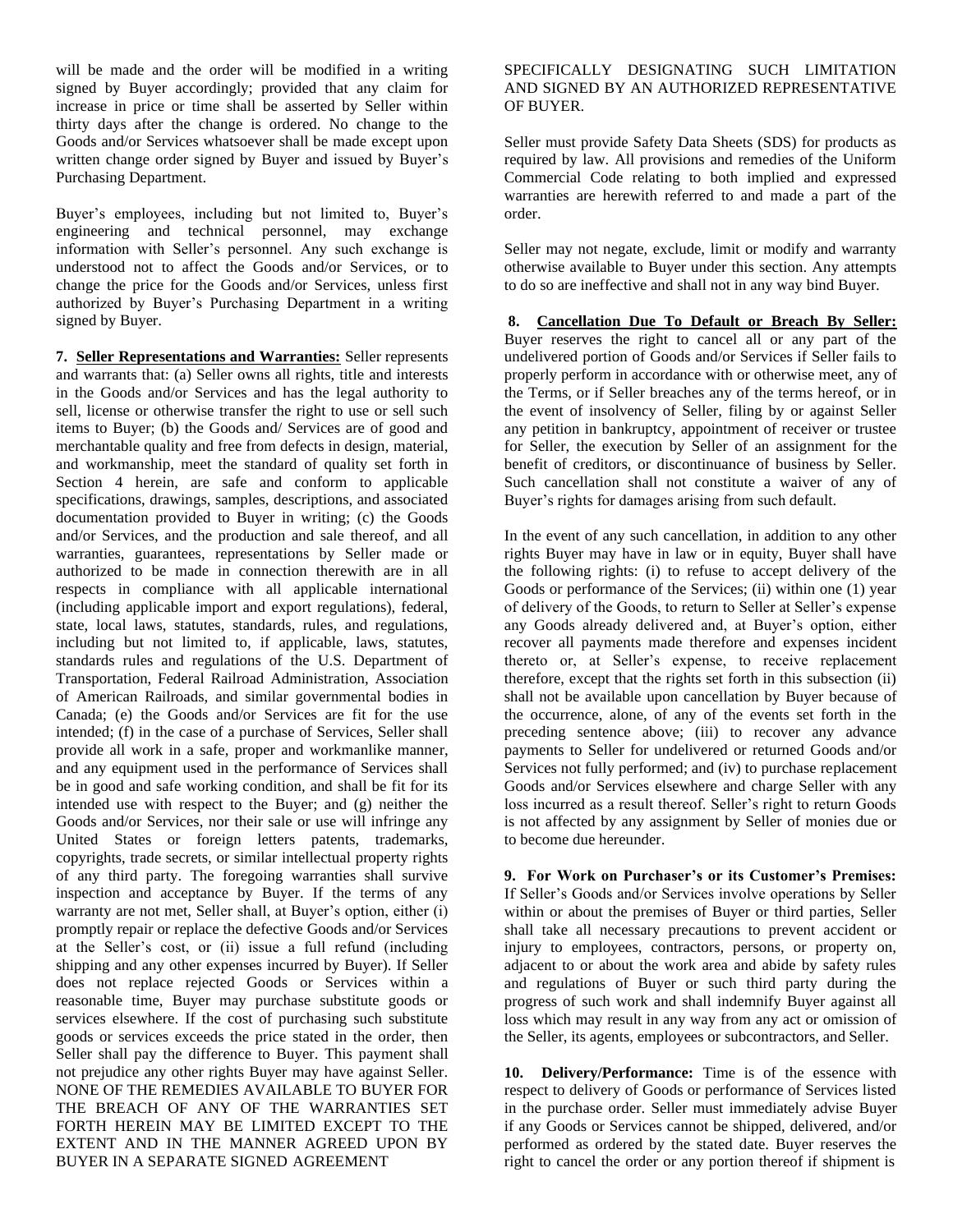not made when and as specified or if performance of Services is not made on time, in each case without cost or liability to Buyer. Acceptance by Buyer of a late delivery or performance of either the whole or part of the Goods or Services under the order shall not constitute a waiver of Buyer's claim for any damages resulting from the late delivery or performance, as the case may be. Seller shall, upon notice from Buyer, take all steps necessary to timely cure any deficiency in delivery of Goods or performance of Services, including without limitation shipping additional material or providing both transportation of any nonconforming material from Seller's designated destination and timely transportation of conforming replacement goods to Buyer's designated destination and/or taking other corrective measures to cure such deficiency..

**11. Indemnification/Limitation on Liabilit**y: Seller shall indemnify and hold harmless Buyer from and against any and all claims, actions, suits, and/or liabilities for actual damages or injuries, indirect, incidental, consequential, special punitive and/or exemplary damages (including all reasonable attorney's fees and costs of litigation), for injury or damage to person or property, including but not limited to Buyer or third parties, arising in tort, contract, or otherwise, and in any way connected with the Goods and/or Services (including, but not limited to, if applicable, any property handled or transported in railcars that are subject to the Goods and/or Services), as a result of (i) the failure of Goods and/or Services purchased from Seller to conform to the warranties contained herein; (ii) the breach by Seller of any of the Terms hereof or representations contained herein; (iii) the performance of any labor or Services performed hereunder by the Seller, its employees or subcontractors; (iv) any other act or omission of Seller; (v) any claim or action arising out of any actual or alleged death or injury to any person, or any damage or destruction of property attributable to Seller's Goods and/or Services; or (vi) willful misconduct or negligence of Seller or an authorized Seller representative/dealer. Such indemnification obligations shall survive the termination or expiration of the order. Seller's duty to indemnify as set forth herein shall commence at the time of the act or incident giving rise to the claim, action, suit, or liability, and shall continue until Buyer's obligation(s), if any, to claimant(s), monetary or otherwise, are fully paid or discharged. Seller's duty to indemnify Buyer as set forth herein exists whether or not it is claimed and/or determined that any of the damages alleged resulted solely, partially, or not at all from the conduct, acts, or omissions of Seller.

Seller shall not settle any such claims or actions in a manner that would require any action or forbearance from action by Buyer without the prior written consent of Buyer.

**LIMITATION OF LIABILITY:** UNDER NO CIRCUMSTANCES WHATSOEVER WILL BUYER BE LIABLE FOR SPECIAL, INDIRECT, INCIDENTAL OR CONSEQUENTIAL DAMAGES INCLUDING, WITHOUT LIMITATION, LOST PROFITS OR LOSSES RESULTING FROM BUSINESS INTERRUPTION, EVEN IF BUYER HAS BEEN ADVISED OF THE POSSIBILITY OR LIKELIHOOD OF SUCH DAMAGES. NO LIMITATION ON LIABILITY OR ON DAMAGES FOR BREACH OF

WARRANTY, BREACH OF CONTRACT, TORT OR OTHER LIABILITY SHALL APPLY TO THE SELLER, EXCEPT TO THE EXTENT AND IN THE MANNER AGREED UPON BY BUYER IN A SEPARATE AGREEMENT SPECIFICALLY DESIGNATING SUCH LIMITATION AND SIGNED BY AN AUTHORIZED REPRESENTATIVE OF COMPANY.

**12. Force Majeure:** Buyer will be excused for delays in accepting delivery if unable to do so because of causes beyond Buyer's control, such as, but not limited to strikes, wars, or damaged plant facilities that prevent manufacture. Seller will be excused for delays in delivery by reason of the same causes as stated above provided they are beyond the control and without fault or negligence of Seller if Seller notifies Buyer in writing of the cause of such delay within three (3) business days of the date Seller first becomes aware of the delay, and is excused in writing by Buyer. In the event performance of either Buyer or Seller is excused as provided in this Section, time of performance for Buyer or Seller, as applicable, shall be extended for such period of time as the condition exists; provided, however, that in the event force majeure prevents Seller's performance for any period of time, Buyer may immediately cancel part or all of an order by providing written notice to Seller and in such event, Buyer shall have no liability or responsibility for any loss experienced by, or payment to, Seller.

**13. Non-Assignability:** Seller will not assign or subcontract any order, or any interest therein, in whole or in part, or any money due or to become due thereunder, or assign or subcontract any material part thereof, except as expressly authorized in writing signed by the Buyer. In no event shall such consent act to release Seller from any of its obligations and liabilities, including but not limited to, those assigned or subcontracted with Buyer's express written authorization.

**14. Intellectual Property:** Seller shall disclose and furnish promptly to Buyer any and all technical work product, including, but not limited to, inventions, improvements, designs, specifications, drawings, records, documentation, writings, drawings, photographs, models, works of authorship or other creative works, knowledge or data, written, oral or otherwise expressed ("Work Product"), originated or developed by Seller or received by Seller for the performance of the Services or providing of Goods. With respect to Work Product that is computer software, such Work Product shall include a copy of the source code, object code and documentation therefore. All such Work Product shall be Buyer property, shall be deemed Buyer Confidential Information (as defined herein), and may not be used for other purposes except upon such terms as agreed to by Buyer in writing.

All Work Product prepared and developed by Seller in furtherance of its performance the Services or providing of Goods shall be deemed to have been prepared for Buyer and shall be considered as works made for hire and all rights comprised in the copyright thereof shall be owned by Buyer. To the extent that title to any such Work Product, or any intellectual property right therein, may not, by operation of law, vest in Buyer or such works may not be considered to be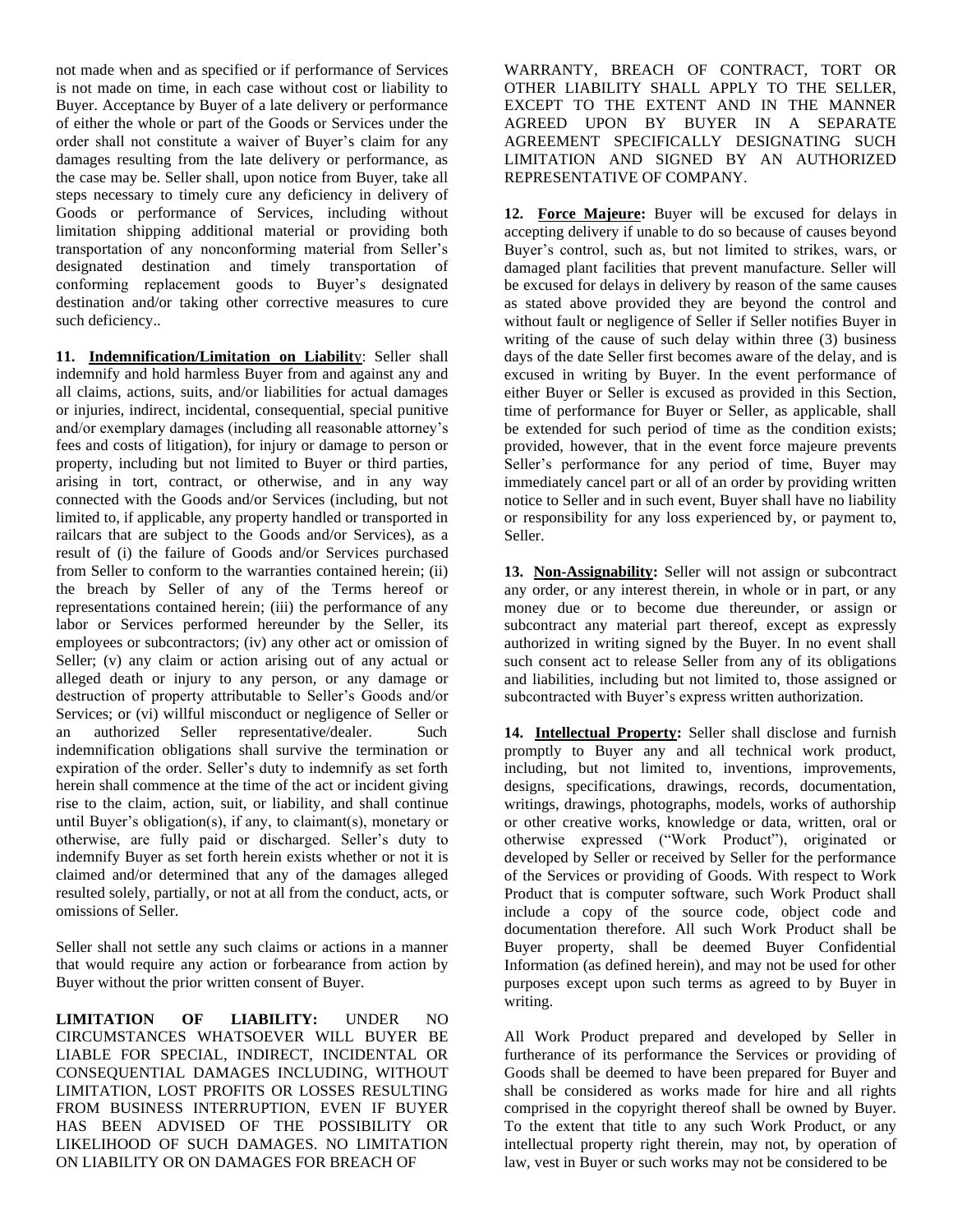work made for hire, all right, title and interest therein (including without limitation all intellectual property rights) shall be, upon payment by Buyer of all undisputed outstanding invoices for Seller's services in developing and creating such Work Product, irrevocably assigned to Buyer. All such materials shall belong exclusively to Buyer with Buyer having the right to obtain and to hold in its own name, copyrights, registrations or such other protection as may be appropriate to the subject matter, and any extensions and renewals thereof. Seller agrees to give Buyer and any person designated by Buyer, at Buyer's expense any reasonable assistance required to perfect and enforce the rights defined herein.

**15. Intellectual Property Indemnification:** Seller agrees to indemnify and save harmless Buyer, its successors, assigns, customers and users of the items manufactured or supplied under this Agreement from any and all loss, damage, liability, claims, demands and suits at law or in equity for actual or alleged infringement of any patent, trademark or copyright rights arising from the purchase, use or sale of Services or Goods covered by this Agreement as well as to pay all royalty and license fees required for the continued use and/or sale of said items. Notwithstanding the foregoing to the contrary, Seller shall have no indemnification obligation under this Section 15 to the extent that such claim arises out of any portion of a Specification, design or other requirement is provided by Buyer and if the particular Goods or Services would have been non-infringing but for such portion of a specification, design or other requirement that was provided by Buyer, nor shall Seller have any such indemnification obligation to the extent that such claim arises from the combination of third party products with the Goods or Services, including Buyer-supplied parts. In such instance of claims arising from Buyer directed Specifications, designs or requirements and/or Buyer-supplied parts, Buyer shall in like manner assume responsibility to defend, indemnify and hold harmless Seller hereunder. Prompt notice in writing shall be given by Buyer of any such claim and Seller shall promptly undertake and assume the defense thereof with legal counsel reasonably acceptable to Buyer.

**16. Shipments:** In the event the Goods and/or Services require that materials or equipment be shipped to Buyer, the following shall apply:

(A) Observe carefully the shipping instructions and unless otherwise specifically stated, ship the least expensive way. No charges are allowed for boxing, packing or carriage unless authorized by the Buyer. On the date of shipment, email bill of lading and invoices showing order numbers for each shipment to the Buyer's Accounting Department. If invoices have cash discount available if paid within an applicable timeframe, cash discount period will begin the day bills are received by the Buyer's Accounting Department.

(B) F.O.B. destination, cash discount terms, purchase order number, and item numbers must also be shown on all invoices; purchase order number must also be shown on all packages, bill of lading, statements, shipping notices and tags. Complete packing list must be sent with each shipment. If this information is lacking, discount period for payment of invoices will begin upon receipt of this

information by the Buyer's Accounting Department.

(C) Transportation must be prepaid on all shipments.

(D) Charges for prepaid transportation must be substantiated by attaching to the invoice original transportation bills receipted by the carrier.

(E) C.O.D. shipments are not accepted.

(F) Title and risk of loss shall pass upon delivery to Buyer at such facility as Buyer designates.

**17. Taxes:** Seller shall not impose on the Buyer any responsibility for payment or reimbursement of any tax or taxes now or hereafter imposed by federal, state, municipal or other government authority, including political subdivisions of the foregoing, upon the transaction(s) herein, unless the Seller in its price quotation(s) expressly specifies the nature and amount of the tax to be added thereto and such additional amount is further agreed to by the Buyer. Seller shall be responsible for remitting to the taxing authority any taxes assessed on the Goods and/or Services.

**18. Termination for Convenience:** (A) Notice of Termination: Buyer may at its option and for its convenience, terminate any order in whole or in part, by written notice to the Seller. Such termination shall be effective in the manner and upon the date specified in said notice. Upon receipt of such notice, Seller shall, unless the notice directs otherwise, immediately discontinue all work and the placing of all orders for materials, facilities, and supplies in connection with performance and shall proceed to cancel promptly all existing orders and terminate all subcontracts insofar as such orders or subcontracts are chargeable to an order.

(B) **Terms of Settlement**: Upon the termination of work under Section 18(A), full and complete settlement of all claims of the Seller with respect to the terminated work shall be made as follows:

1. As compensation to the Seller for such termination, unless such termination is for default or breach by Seller, Buyer shall pay Seller as its full compensation in connection with the Goods and/or Services, a proportionate part of the total price based on the work completed. This shall be Seller's sole and exclusive remedy for Buyer's termination pursuant to this Section.

2. Upon Buyer's payment to Seller in accordance with this Section, title to all equipment, materials, scrap, wastage, workin-process, finished products, plans drawings, specifications, information, special tooling, tangible items of a direct charge nature, and other things for which Seller is paid, which had not already vested in Buyer, shall vest in Buyer.

3. In arriving at the amount due the Seller under this article, there shall be deducted any claim that Buyer may have against the Seller in connection with any order. Nothing contained in this paragraph shall be construed to limit or affect any remedies which the Buyer may have as a result of a default or breach by the Seller.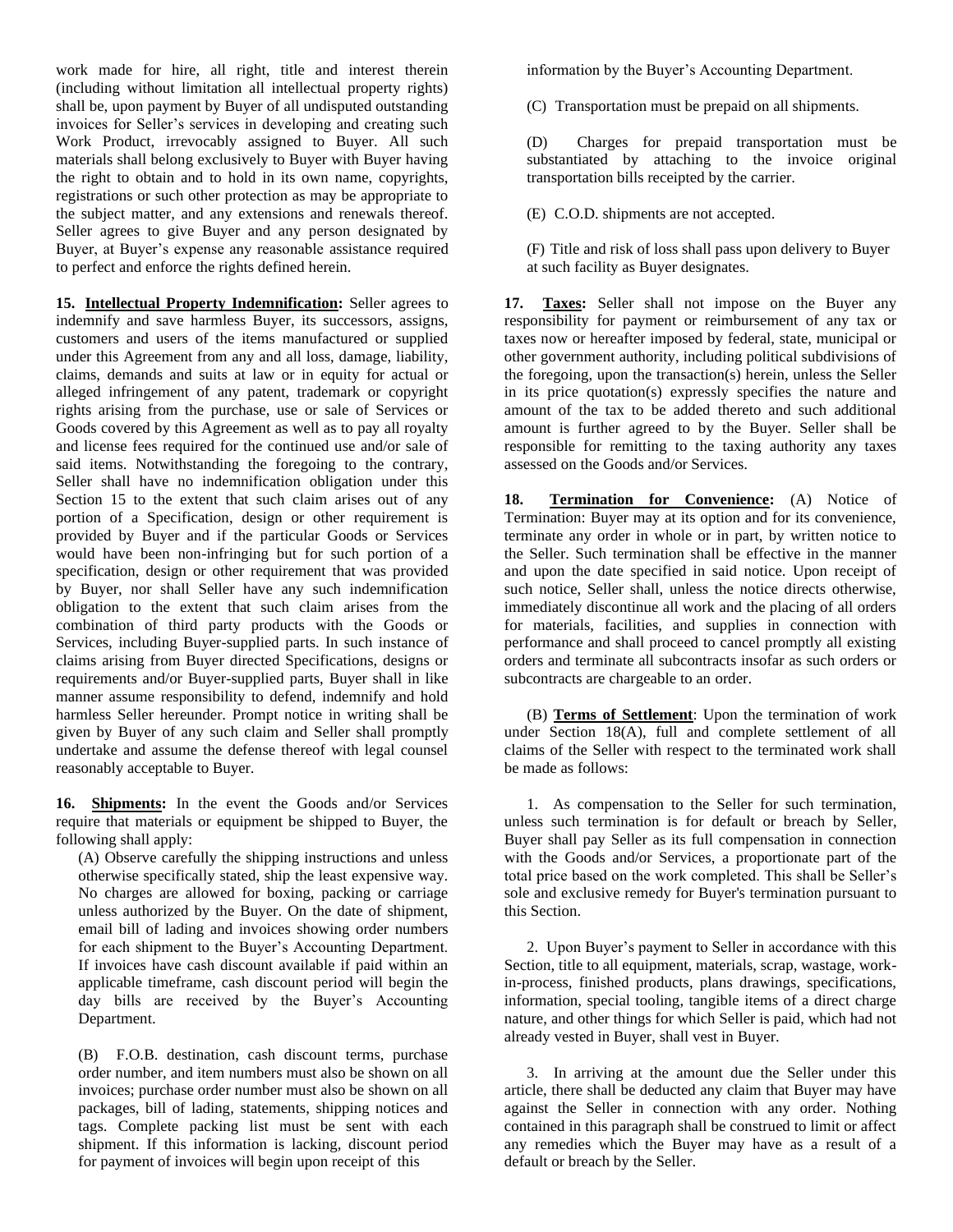**19. Inspection:** All Goods and/or Services shall be subject to inspection and rejection by Buyer or Buyer's customer in a reasonable time, place and manner. Upon completion of requested Goods and/or Services, Seller shall notify Buyer in writing with reasonable specificity of the Goods and/or Services that are ready for inspection by Buyer or Buyer's customer. In addition, Payment by Buyer for any Goods and/or Services shall not affect Buyer's or its customer's right to inspect. Seller shall provide such information as Buyer may reasonably request in order to ensure that Buyer or its customer is able to adequately perform an inspection of the Goods and/or Services. With respect to Goods, sampling plans shall be defined with an AQL (acceptance quality level) of 2.5 or tighter. The AQL for class "A" (Critical) parts is 1.0 or tighter. Any deviation from this requirement must be submitted in writing to Buyer for prior approval. All Goods and/or Services or material shall be in accordance with the latest revision of the specifications appearing in the order and may be subject to inspection either at Buyer's plant or at a third party facility, where Buyer or its designee shall be entitled to access to the extent practicable at any and all times during manufacturing or providing of Goods and/or Services, and at any or all places where such manufacturing or providing of Goods and/or Services is carried on, in order to enable Buyer or its customer to observe Seller's manufacturing of Goods or providing of Services. Seller will provide, without additional charge, all reasonable facilities and assistance for any inspection or tests made on its premises. Inspection of the Services being provided or manufacturing of Goods while being performed does not relieve the Seller from its responsibility hereunder for any inferior Goods and/or Services or material furnished or workmanship done or defects. Continued unsatisfactory performance will be cause for Seller to be removed from Buyer's approved Seller list.

**20. Test Data:** When test data is required for the Goods and/or Services, payments to Seller shall be withheld until receipt of such data in specified and acceptable written form. Withholding payment shall not affect the discount period that will start when all test data in acceptable form has been received.

**21. Non-Waiver:** Any failure on Buyer's part to insist upon the strict performance of any term or condition of an order shall not be deemed a waiver of any of Buyer's rights or remedies hereunder for any prior or subsequent default or breach, nor of its right to insist upon the strict performance of the same or of any terms of an order in the future. No waiver of any condition of an order shall be valid unless in writing signed by Buyer's Purchasing Department. If Buyer provides Seller with an opportunity to cure its performance, such shall not be construed as a waiver of any or all of the terms and conditions of the order or any other rights or remedies of Buyer provided by law.

**22. Confidentiality:** Seller acknowledges that it is, may be or will be privy to Confidential Information (as defined below). Seller agrees it will use the Confidential Information only in furtherance of this order and shall not transfer or otherwise disclose the Confidential Information to any third party except as provided for herein. Seller shall: (i) give

access to such Confidential Information solely to those of its employees with a need to have access thereto in furtherance of or in connection with this agreement, or as required by applicable law; and (ii) take the same security precautions to protect against disclosure or unauthorized use of such Confidential Information that Seller takes with its own confidential information but, in no event, shall Seller apply less than a reasonable standard of care to prevent such disclosure or unauthorized use.

As used herein, "Confidential Information" means any and all information relating to Buyer, and any of its respective affiliates that may be received by or be provided to Seller from time to time, including, without limitation, equipment and business specifications, business records or data, trade secrets, confidential planning or policy matters, business strategies, internal policies and procedures, matters subject to attorneyclient privilege, any financial or accounting information, the existence of this or any other agreements or communications between Seller and Buyer and the terms of any such agreement, all data, reports, interpretations, forecasts and records containing or otherwise reflecting information concerning any such person or entity, together with analysis, compilations, studies or other documents, whether prepared by Seller or Buyer that contain or otherwise reflect such information.

**Non-disclosure:** Seller shall not, without the prior written consent of Buyer, in any manner advertise or publish the existence of any order or the fact that it has furnished or contracted to furnish Buyer the Goods and/or Services set forth in any order. Goods and/or Services made or developed to Buyer's design shall not be supplied to anyone else without the prior written consent of Buyer. Seller shall not reveal any specifications, designs or other information supplied to it by Buyer nor disclose to third parties any of the details of any order without the prior written consent of Buyer.

## **23. Insurance:**

(A) Required Coverages. Without limiting any other obligation or liability of Seller, Seller agrees that, for all Goods and/or Services, Seller shall obtain and maintain without lapse insurance coverage with limits and conditions not less than those specified below, and will have Buyer named as additional insured under each of the following policies.

(B) Commercial General Liability Insurance. Commercial general liability insurance with a per occurrence limit of not less than one million dollars (\$1,000,000); two million dollars (\$2,000,000) general aggregate and an umbrella liability coverage of five million dollars (\$5,000,000);

(C) Worker's Compensation and Employer's Liability insurance, with statutory limits for workers' compensation and Employer's Liability limits of one million dollars (\$1,000,000) per accident; and

(D) Automobile Liability Insurance in the event that Seller will use an automobile in connection with its performance of the Services or delivery of the Goods, with a per accident limit